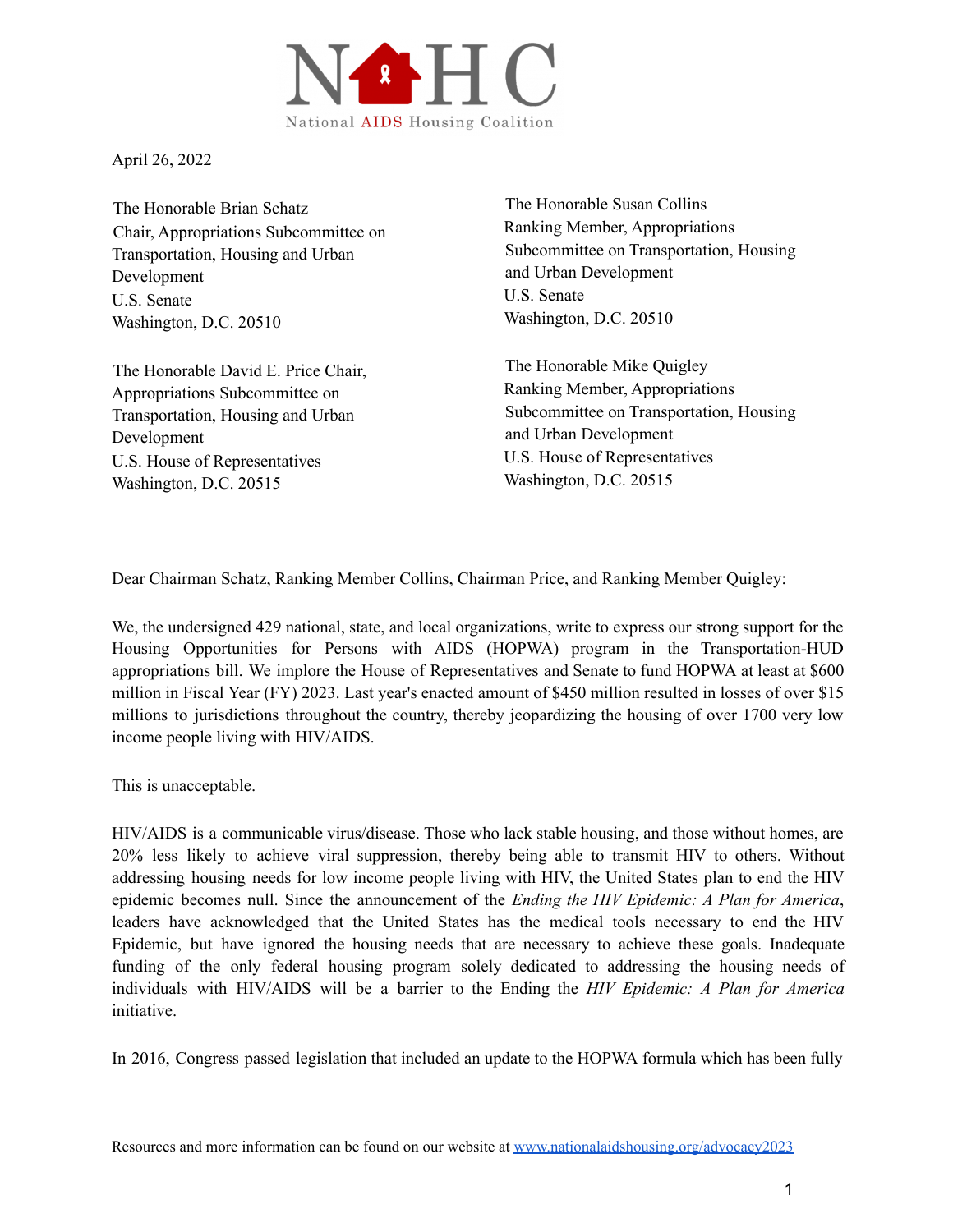

enacted for FY22. While we applaud the change to the HOPWA formula, Congress must put the resources into the HOPWA program to make it effective.

Advocates are calling for an investment of \$600 million into the HOPWA program to ensure that almost all current grantees are at least brought back to their original funding levels and to begin to address the real need of thousands of low-income persons living with HIV. In the United States, an estimated 100,000 people with HIV/AIDS are experiencing homelessness, with an additional estimated 300,000 people living with HIV/AIDS needing housing assistance. For the past few years, HOPWA has only been able to serve about 55,000 households, **but with the Biden administration's proposal for FY23 at \$455 million, that number would drop by 10,000 households at a time when we need housing more than ever.**

For 29 years, HOPWA has provided a national safety net for very low-income people living with HIV/AIDS. The program provides competitive and formula grants to all fifty states, the District of Columbia, Puerto Rico, and the Virgin Islands. Through these grants, cities and states design and deliver community-based, cost effective housing and supportive services to people living with HIV/AIDS. HOPWA is critical because housing remains the greatest unmet need for people living with HIV/AIDS. Stable housing, like the housing provided by HOPWA grantees, leads to better health outcomes for those living with HIV. For people living with HIV, a better health outcome means viral suppression. An individual who is virally suppressed cannot transmit the HIV virus to another person, thereby ensuring the health of their entire community. Further, HOPWA leverages income from local communities. According to HUD, the HOPWA program leveraged \$1,129,414,685.08 from state and local jurisdictions in the last program year.

HIV does not affect all Americans equally, making the need for adequate HOPWA funding in certain communities more important than ever. 93% of HOPWA funds serve extremely-low to very-low-income households. During the last program year, 10% of HOPWA's homeless beneficiaries were veterans and another 41% were considered chronically homeless. The program placed 22,984 new individuals into housing while providing housing for 49,880 households, provided 105,071 individuals with supportive services, and 111,228 individuals with housing information services. 66% of HOPWA funds are serving the BIPOC community.

It has been a priority by the current and past administrations to end the HIV/AIDS epidemic in America, and if congress and the President are serious about this bipartisan goal we implore you to fund HOPWA at least at \$600 million for FY23.

If you have any questions about this letter, please contact Lauren Banks, Executive Director, at the National AIDS Housing Coalition (LaurenK@nationalaidshousing.org).

Thank you,

National AIDS Housing Coalition (DC)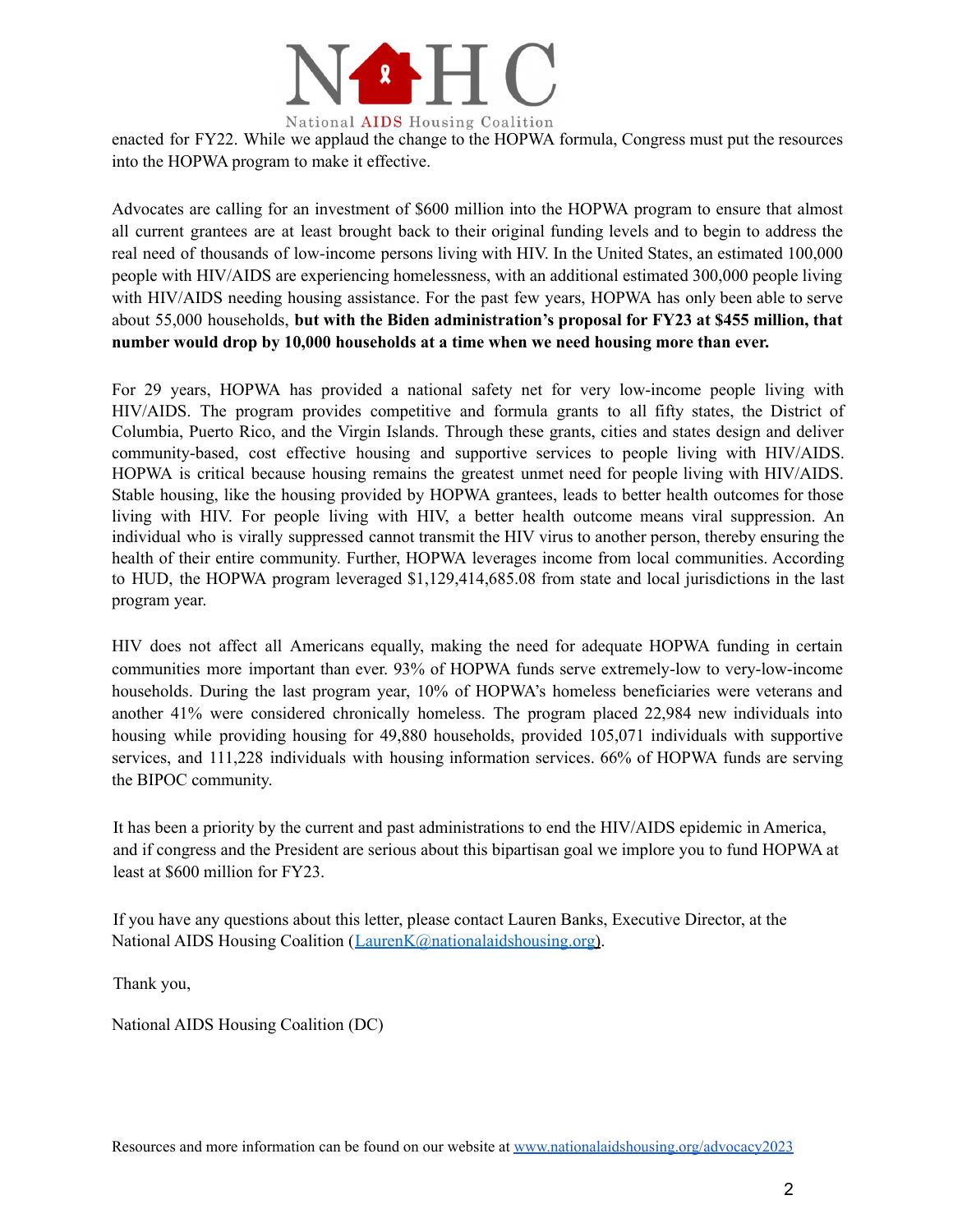

| A.H.of Monroe County Inc.                                             | Key West, FL        |
|-----------------------------------------------------------------------|---------------------|
| <b>Abode Services</b>                                                 | Fremont, CA         |
| Acacia Network                                                        | Bronx, NY           |
| <b>AcadianaCares</b>                                                  | Lafayette, LA       |
| <b>Access Support Network</b>                                         | San Luis Obispo, CA |
| <b>Access Support Network</b>                                         | Salinas, CA         |
| <b>ACR Health</b>                                                     | Syracuse, New York  |
| <b>Action Wellness</b>                                                | Philadelphia, PA    |
| <b>ADAP Advocacy Association</b>                                      | Washington, DC      |
| Advocacy House Services, Inc                                          | Greensboro, NC      |
| <b>Advocates for Youth</b>                                            | Washington, DC      |
| <b>African American AIDS Task Force</b>                               | Minneapolis, MN     |
| African American Health Alliance                                      | Dunkirk             |
| AID Atlanta                                                           | Atlanta, GA         |
| <b>AID</b> Upstate                                                    | Greenville, SC      |
| <b>AIDS Action Baltimore</b>                                          | Baltimore, MD       |
| <b>AIDS Action Coalition of Huntsville</b>                            | Huntsville, AL      |
| AIDS Alabama                                                          | Birmingham, AL      |
| AIDS Alabama South                                                    | Mobile, AL.         |
| AIDS Alliance for Women, Infants, Children, Youth &<br>Families       | Washington, DC      |
| AIDS Center of Queens County                                          | Queens, NY          |
| AIDS Foundation of Chicago                                            | Chicago, IL         |
| <b>AIDS Healthcare Foundation</b>                                     | Ft. Lauderdale, FL  |
| AIDS Housing Information Project, Eden Information &<br>Referral Inc. | Hayward CA          |
| <b>AIDS</b> Interfaith Residential Services                           | Baltimore, MD       |
| AIDS Law Project of PA                                                | Philadelphia, PA    |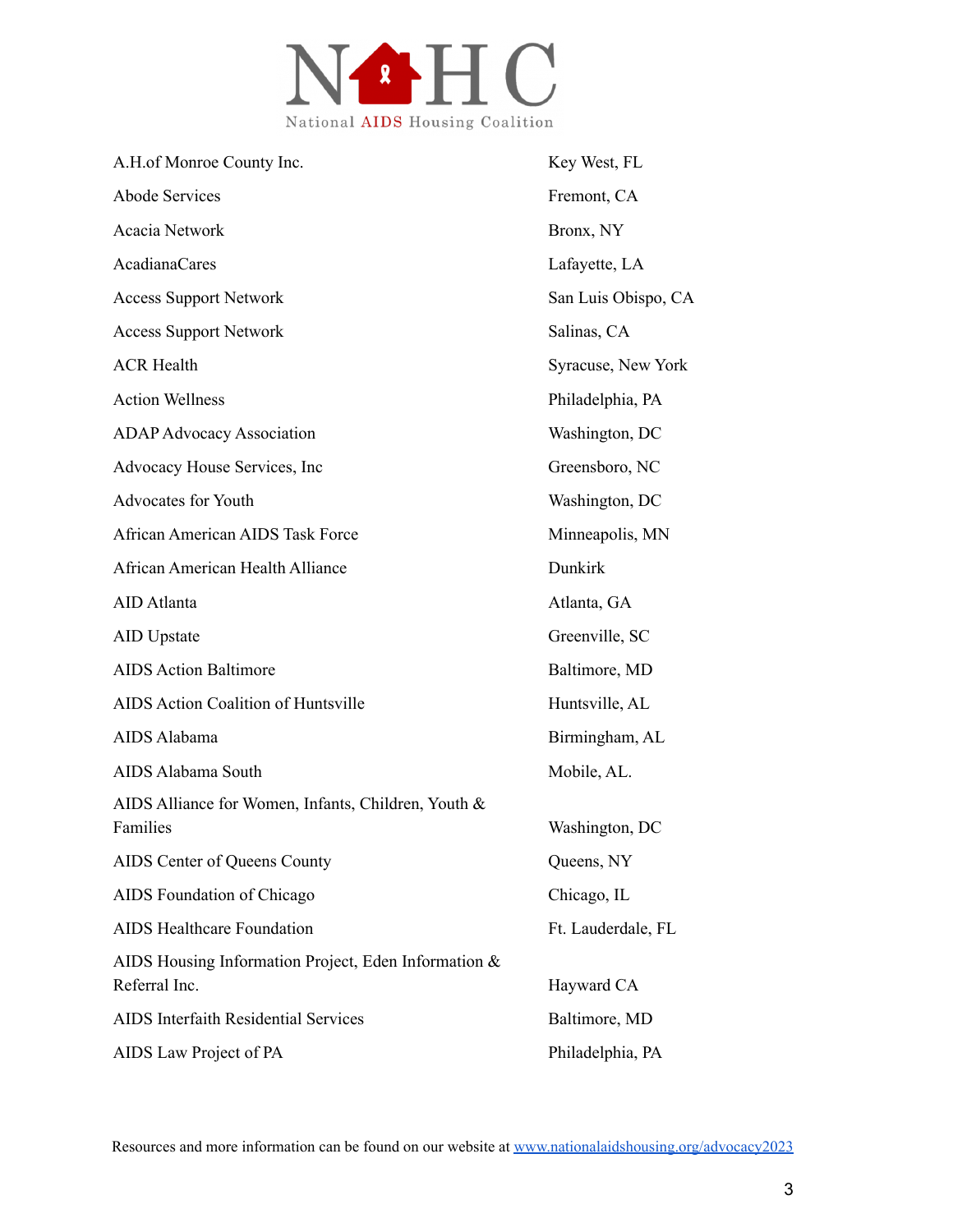

| Ivational AIDD flousing Coafferon<br>AIDS Legal Referral Panel | San Francisco, CA     |
|----------------------------------------------------------------|-----------------------|
| AIDS Project of the East Bay                                   | Oakland, CA           |
| AIDS Project Rhode Island                                      | Providence, RI        |
| <b>AIDS Resource Center</b>                                    | Denver, CO            |
| <b>AIDS Resource Center</b>                                    | St. Louis, MO         |
| AIDS Resource Center of Wisconsin                              | Wisconsin (statewide) |
| <b>AIDS Services Coalition</b>                                 | Hattiesburg, TX       |
| <b>AIDS</b> Services of Austin                                 | Austin, TX            |
| AIDS Services of Dallas                                        | Dallas TX             |
| <b>AIDS</b> United                                             | Washington, D.C.      |
| AIN an AHF Affiliate                                           | Dallas. TX            |
| Alameda County                                                 | Hayward, CA           |
| Alameda Health System                                          | Oakland, CA           |
| Alamo Area Resource Center                                     | San Antonio, TX       |
| <b>Albany Damien Center</b>                                    | Albany, NY            |
| Aliveness Project                                              | Minneapolis, MN       |
| Alliance for Housing and Healing                               | Los Angeles, CA       |
| Alliance for Positive Change                                   | New York, NY          |
| Alliance for Positive Health                                   | Glens Falls, NY       |
| Alliance for Positive Health                                   | Albany, NY            |
| Allies for Health + Wellbeing                                  | Pittsburgh, PA        |
| American Academy of HIV Medicine                               | Washington DC         |
| Amida Care Inc.                                                | New York, NY          |
| <b>Andrea Hurley Solutions</b>                                 | Buffalo, NY           |
| Aniz, Inc.                                                     | Atlanta, GA           |
| APEB/OAKLAND                                                   | Oakland, CA           |
| <b>APLA Health</b>                                             | Los Angeles, CA       |
| Appalachian Learning Initiative Inc                            | Morgantown, WV        |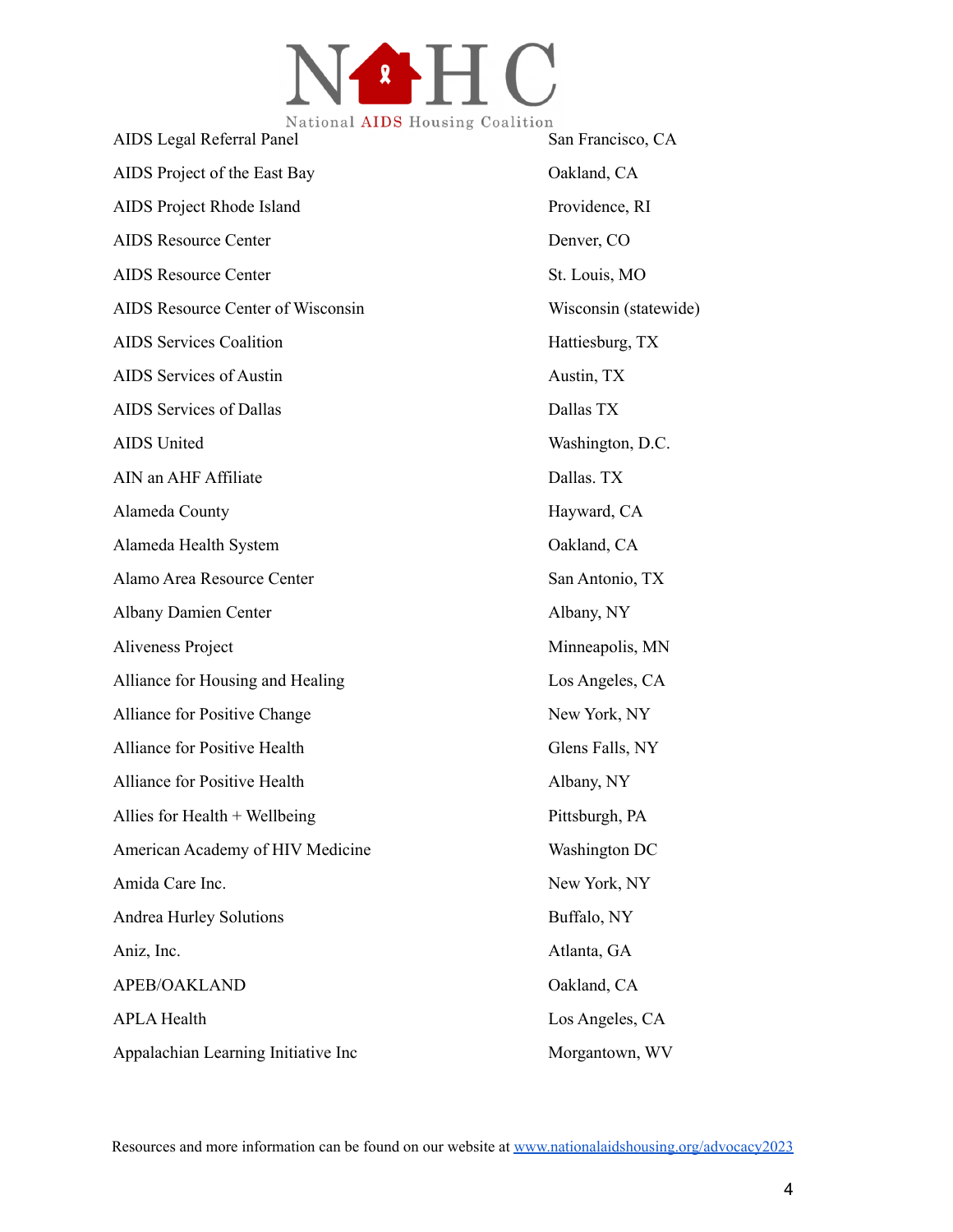

| Ivational <b>AIDS</b> Housing Coalition<br>Archway Investment Corp. | Denver, CO          |
|---------------------------------------------------------------------|---------------------|
| Argus Community, Inc.                                               | Bronx, NY           |
| Ariel Peters, DBA                                                   | Buffalo, NY         |
| <b>Arkansas RAPPS</b>                                               | Little Rock, AR     |
| Association of Nurses in AIDS Care                                  | Uniontown           |
| Atlanta Coalition for LGBTQ Youth                                   | Atlanta, GA         |
| Atlanta Pride Committee                                             | Atlanta, GA         |
| <b>BACS</b>                                                         | Oakland, CA         |
| <b>Belle Reve New Orleans</b>                                       | New Orleans, LA     |
| Berkeley Drop In Center                                             | Berkeley, CA        |
| Bill's Kitchen, Inc.                                                | SAN JUAN, PR        |
| Birmingham AIDS Outreach (BAO)                                      | Birmingham, AL      |
| <b>Black AIDS Institute</b>                                         | Los Angeles, CA     |
| Blossoming In Red Inc.                                              | Valdosta, GA        |
| <b>Brentwood Community Foundation</b>                               | Houston, TX         |
| <b>Bridging Access To Care</b>                                      | Brooklyn, NY        |
| <b>Brilliant Corners</b>                                            | San Francisco, CA   |
| <b>Broward House</b>                                                | Fort Lauderdale, FL |
| Buddies of NJ, Inc.                                                 | Hackensack, NJ      |
| Butterfly Girls, LLC                                                | Marietta, GA        |
| <b>CAEAR</b> Coalition                                              | Washington, DC      |
| <b>CAL PEP</b>                                                      | Oakland, CA         |
| Callen-Lorde Community Health Center                                | New York            |
| <b>CAN Community Health</b>                                         | Sarasota, FL        |
| Caracole                                                            | Cincinnati, OH      |
| Care Alliance Health Center                                         | Cleveland, OH       |
| <b>CARES</b> of Southwest Michigan                                  | Kalamazoo, MI       |
| Carolinas CARE Partnership                                          | Charlotte, NC       |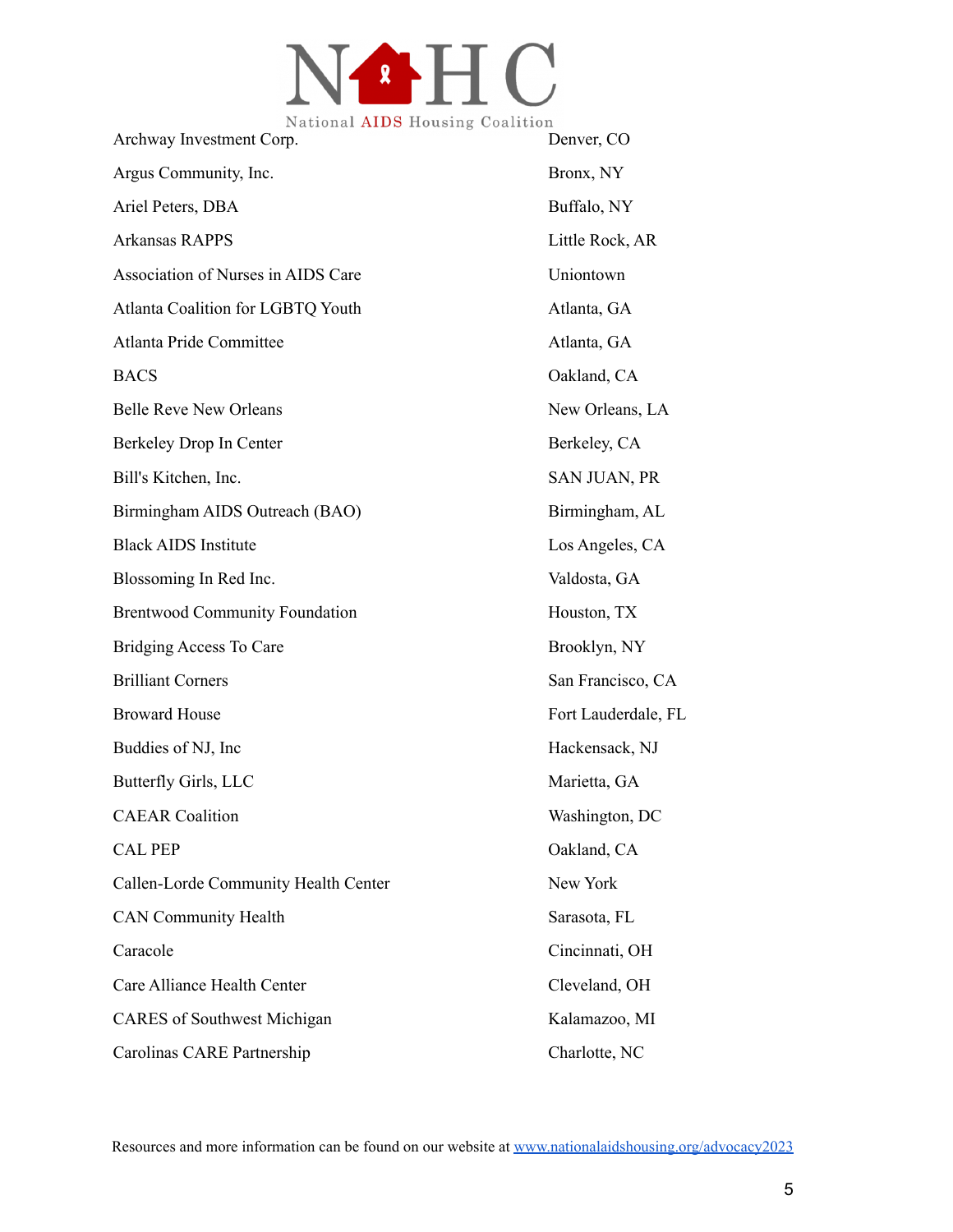

| Casa Salud                                      | Chicago, IL         |
|-------------------------------------------------|---------------------|
| Cascade AIDS Project                            | Portland, OR        |
| Cass Community Social Services, Inc.            | Detroit, MI         |
| <b>Catholic Charities</b>                       | San Francisco, CA   |
| Cempa Community Care                            | Chattanooga, TN     |
| Center For Black Equity-Baltimore               | Baltimore, MD       |
| <b>Center for Disability Rights</b>             | Washington, DC      |
| Center for Housing and Health (CHH)             | Chicago, IL         |
| CenterLink: The Community of LGBT Centers       | Ft. Lauderdale, FL  |
| Cero VIH PR                                     | San Juan, PR        |
| <b>CFAR CAB</b>                                 | Philadelphia, PA    |
| Charlottesville/Albemarle Health Department     | Charlottesville, VA |
| Chicago House and Social Service Agency         | Chicago, IL         |
| Children's Place Association                    | Chicago, IL         |
| Choice Health Network                           | Knoxville, TN       |
| Chrysalis Center                                | Hartford, CT        |
| Chrysalis Center, Inc.                          | Hartford, CT        |
| Circle of Friends Task Force                    | Greenville NC       |
| City of Chicago                                 | Chicago, IL         |
| City of Columbia                                | Columbia, SC        |
| City of Fort Smith, Arkansas                    | Fort Smith, AR      |
| City of Jacksonville                            | Jacksonville, FL    |
| City of New Orleans                             | Baton Rouge, LA     |
| City of Providence                              | Providence, RI      |
| <b>Clare Housing</b>                            | Minneapolis, MN     |
| Cleveland Dept. of Public Health, Div. HIV/AIDS | Cleveland, OH       |
| <b>CNY HIV Care Network</b>                     | Central New York    |
| <b>Coastal Bend Wellness Foundation</b>         | Corpus Christi      |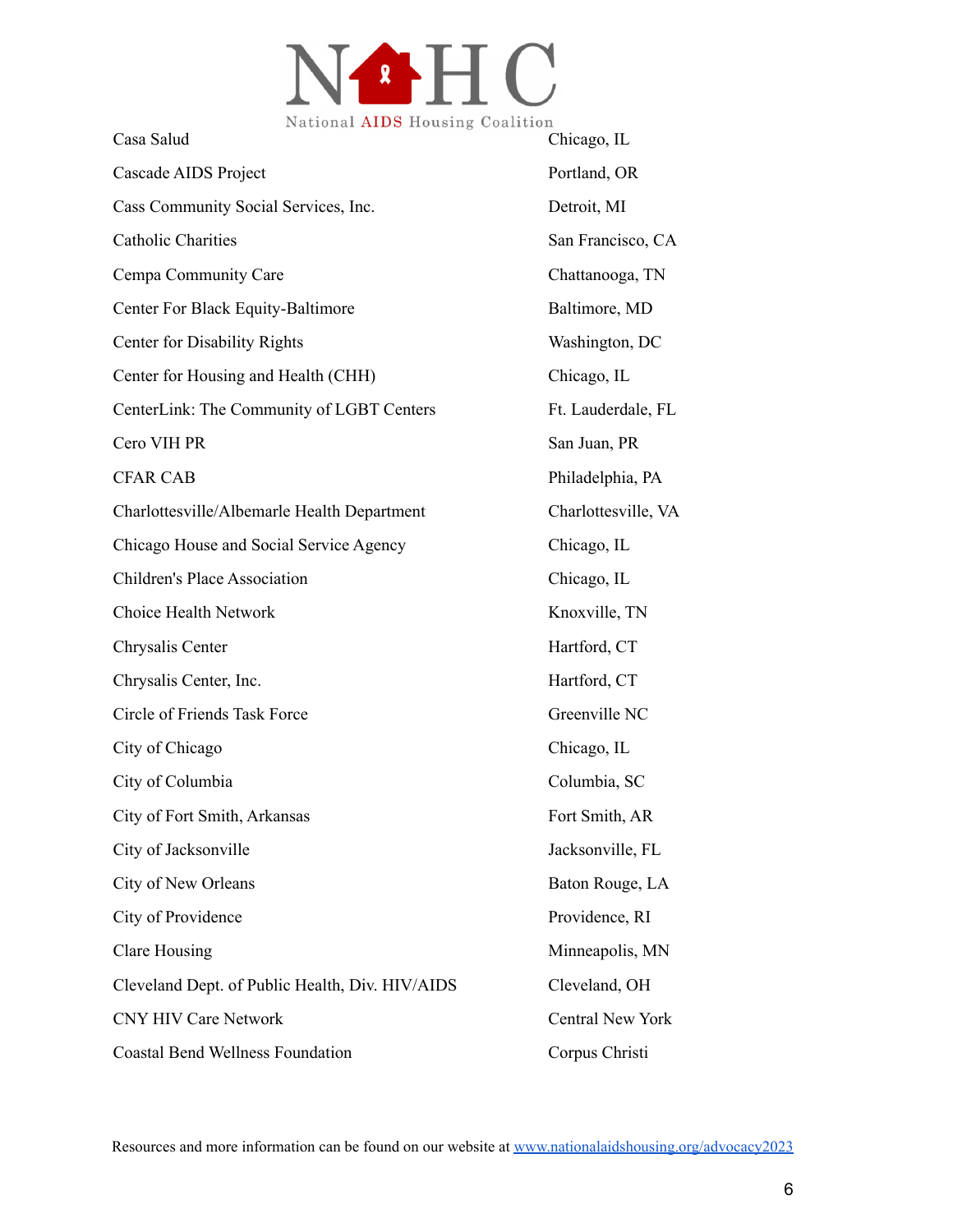

| National AIDS Housing Coalition<br><b>Collaborative Solutions</b>       | Birmingham, AL           |
|-------------------------------------------------------------------------|--------------------------|
| <b>Colorado Community Land Trust</b>                                    | Denver, CO               |
| Colorado Organizations and Individuals Responding to<br>HIV/AIDS (CORA) | Colorado                 |
| Columbus House, Inc.                                                    | New Haven, CT            |
| CommonGround Ministry, Inc.                                             | Wauwatosa, WI            |
| Community Access National Network (CANN)                                | Washington, DC           |
| <b>Community AIDS Resource and Education Services</b>                   | Kalamazoo, MI            |
| <b>Community Education Group</b>                                        | Lost River, ID           |
| <b>Community Education Group</b>                                        | Charleston, WV           |
| <b>Community Education Group</b>                                        | Raleigh, NC              |
| Community Health Action of Staten Island                                | Staten Island, NY        |
| CommunityScape Services, Inc.                                           | Stone Mountain, GA       |
| Concerned Citizens For A Better Algiers                                 | New Orleans, LA          |
| Corporation for Supportive Housing (CSH)                                | New York, NY             |
| <b>Council of State Community Development Agencies</b>                  | Washington, DC           |
| Covid Clinic, Inc.                                                      | Long Beach, CA           |
| CrescentCare                                                            | New Orleans, LA          |
| Dallas County Ryan White Planning Council                               | Dallas, TX               |
| Damien Center                                                           | Indianapolis, IN         |
| DC Fights Back!!                                                        | Washington DC            |
| Del Norte Neighborhood Development Corp                                 | Denver, CO               |
| Delaware HIV Consortium                                                 | Delaware (statewide)     |
| <b>Demontico Anderson</b>                                               | Durham, NC               |
| Department of Housing                                                   | Municipality of San Juan |
| Derek Silva Community                                                   | San Francisco, CA        |
| Dogwood Health Care Network                                             | Fayetteville, NC         |
| <b>DOORWAYS</b>                                                         | Saint Louis, MO          |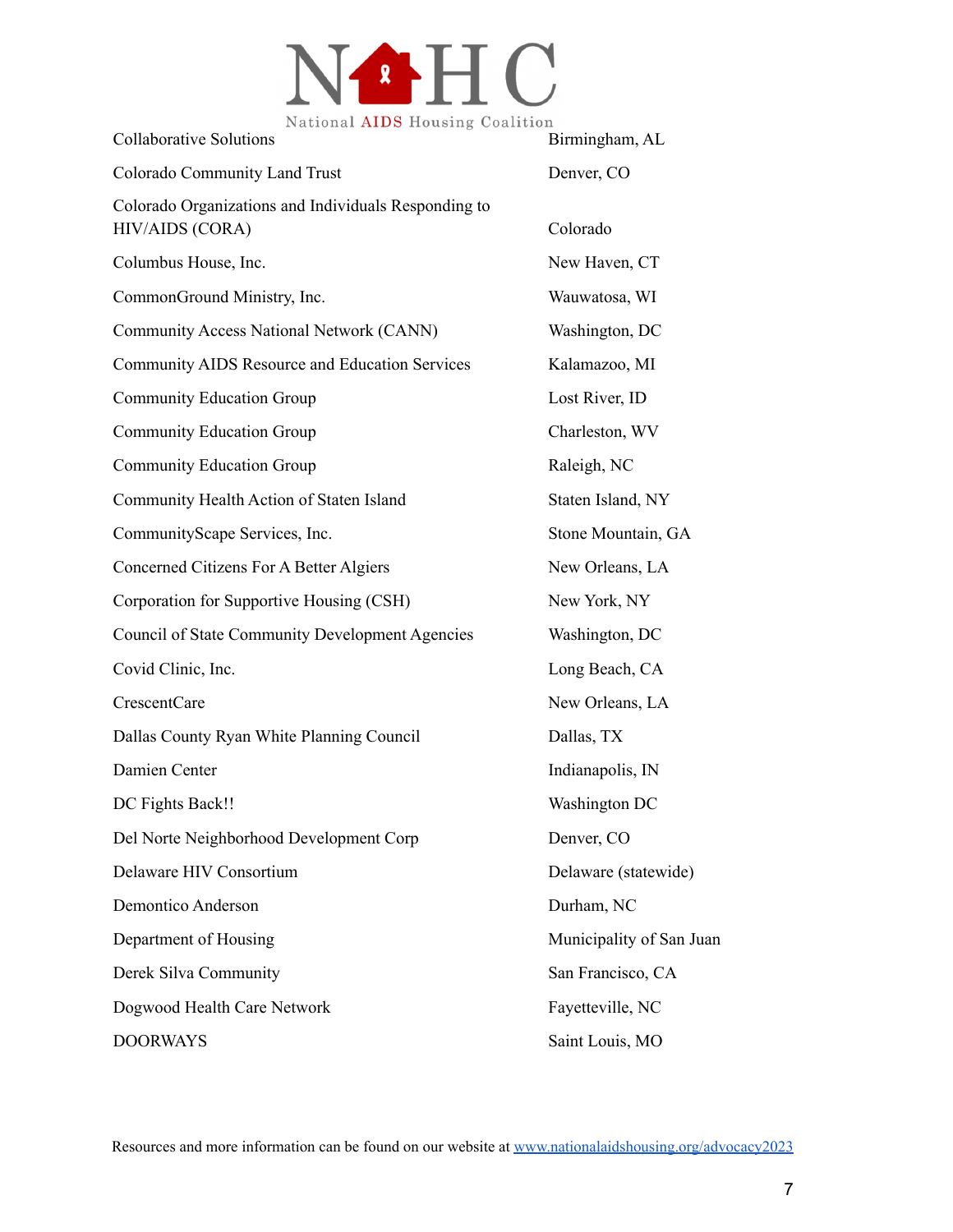

| National AIDS Housing Coalition<br>Doorways Interfaith Housing | Saint Louis, MS    |
|----------------------------------------------------------------|--------------------|
| <b>East Oakland Community Project</b>                          | Oakland, CA        |
| Eden Housing                                                   | Hayward, CA        |
| Edgewood Center, Affordable Housing Solutions, Inc             | Atlanta GA         |
| <b>Edwards Outreach Center</b>                                 | Moundville, AL     |
| Empire Homes of Maryland, Inc.                                 | Baltimore, MD      |
| Empower U, Inc. Community Health Center                        | Miami, FL          |
| End AIDS Now                                                   | New York, NY       |
| <b>EOCP</b>                                                    | Oakland CA         |
| <b>Equality California</b>                                     | California         |
| <b>Equality North Carolina</b>                                 | Raleigh, NC        |
| <b>Equitas Health</b>                                          | Columbus, OH       |
| Evangelical Lutheran Church in America                         | National           |
| Family Initiative of the CSRA, Inc.                            | Augusta, GA        |
| Five Horizons Health Services                                  | Tuscaloosa, AL     |
| Foothill AIDS Project                                          | Claremont, CA      |
| Foothill AIDS Project                                          | San Bernardino, CA |
| Fort Smith Senior Center                                       | Fort Smith, KS     |
| <b>Foundation Femme Plus</b>                                   | Kinshasa, Congo    |
| Frannie Peabody Center                                         | Portland, ME       |
| Friends of Peter                                               | Saint louis, MO    |
| <b>Gaston Family Health Services</b>                           | Gastonia, NC       |
| Georgia AIDS Coalition                                         | Snellville, GA     |
| Georgia Equality                                               | Atlanta, GA        |
| Golden Rainbow                                                 | Las Vegas, NV      |
| <b>Grady Health Systems</b>                                    | Atlanta, GA        |
| Grady IDP                                                      | Atlanta, GA        |
| Greater Community AIDS Project (GCAP)                          | Champaign IL       |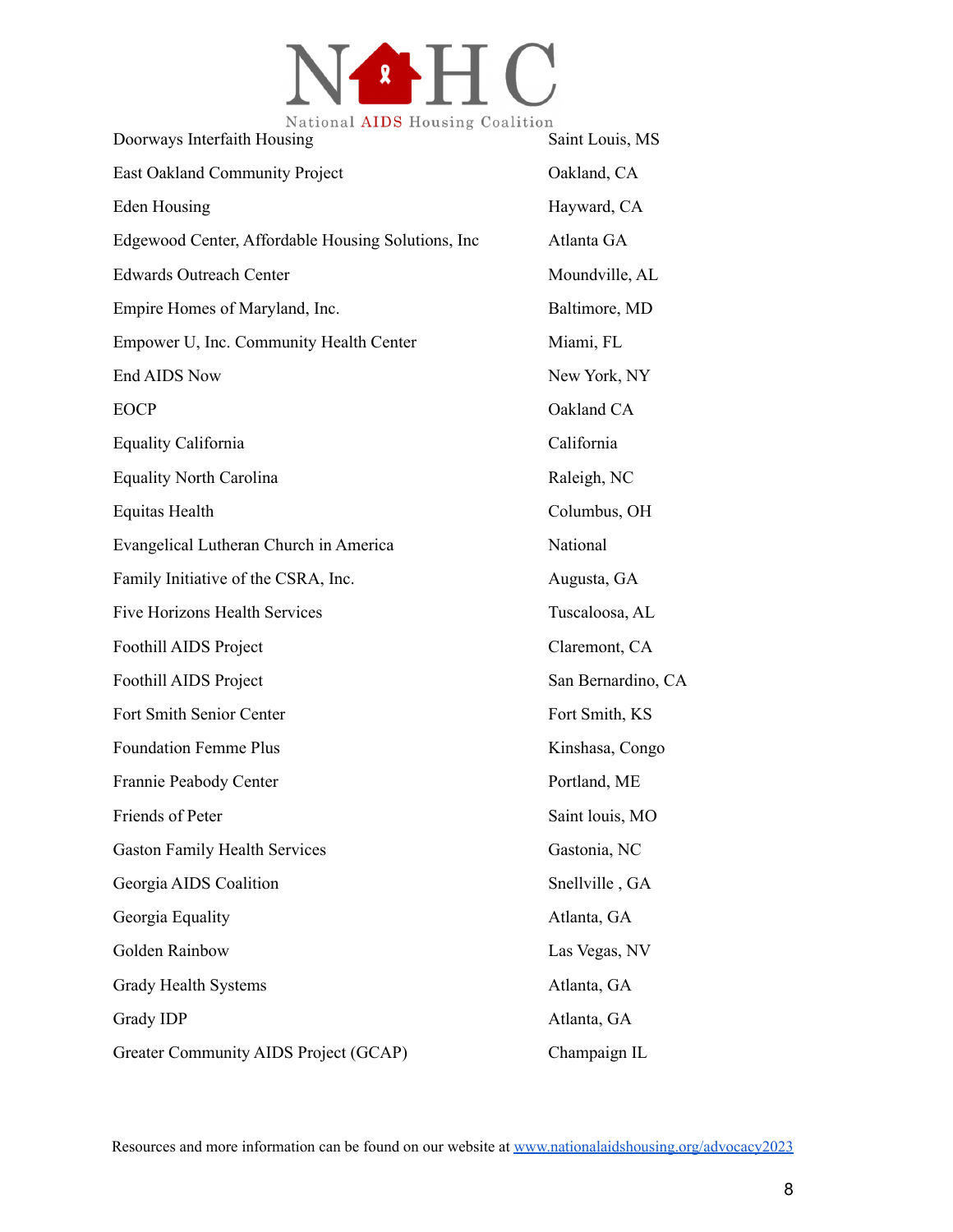

| <b>Gregory House Programs</b>                 | Honolulu, HI      |
|-----------------------------------------------|-------------------|
| <b>Grounded Solutions Network</b>             | National          |
| <b>HAART</b> Oakland                          | Oakland, CA       |
| Hawaii Health & Harm Reduction Center         | Honolulu, HI      |
| <b>Health Services Center</b>                 | Anniston, AL      |
| Health Services Center, Inc.                  | Hobson City, AL   |
| HealthHIV                                     | Washington DC     |
| Heart to Heart Pregnancy Support Center       | Fort Smith, GA    |
| Heartland CARES, Inc.                         | Paducah, KY       |
| Heather Ivy                                   | Atlanta, GA       |
| <b>HELP Of Southern Nevada</b>                | Las Vegas, NV     |
| HEMA Universal Life Community Services, Inc.  | Wichita, KS       |
| Here's to Life Inc.                           | Atlanta GA.       |
| Highland Adult Immunology Clinic              | Oakland CA        |
| <b>Highland Hospital</b>                      | Oakland, CA       |
| Hispanic AIDS Forum                           | New York          |
| $HIV + Hepatitis Policy Institute$            | Washington DC     |
| HIV AIDS Alliance of Michigan                 | Michigan          |
| <b>HIV Dental Alliance</b>                    | Atlanta, GA       |
| <b>HIV Medicine Association</b>               | Arlington, VA     |
| HOGAR., Inc.                                  | New York          |
| HomeFront                                     | Lawrenceville, NJ |
| Hope and Help Center of Central Florida, Inc. | Winter Park, FL   |
| Hope D.C.                                     | Washington D.C.   |
| Hope Haven Inc                                | Charlotte, NC     |
| Hope House of St. Croix Valley                | Stillwater, MN    |
| Hope In The End                               | Charlotte, NC     |
| House of Serenity, Inc.                       | Atlanta, GA       |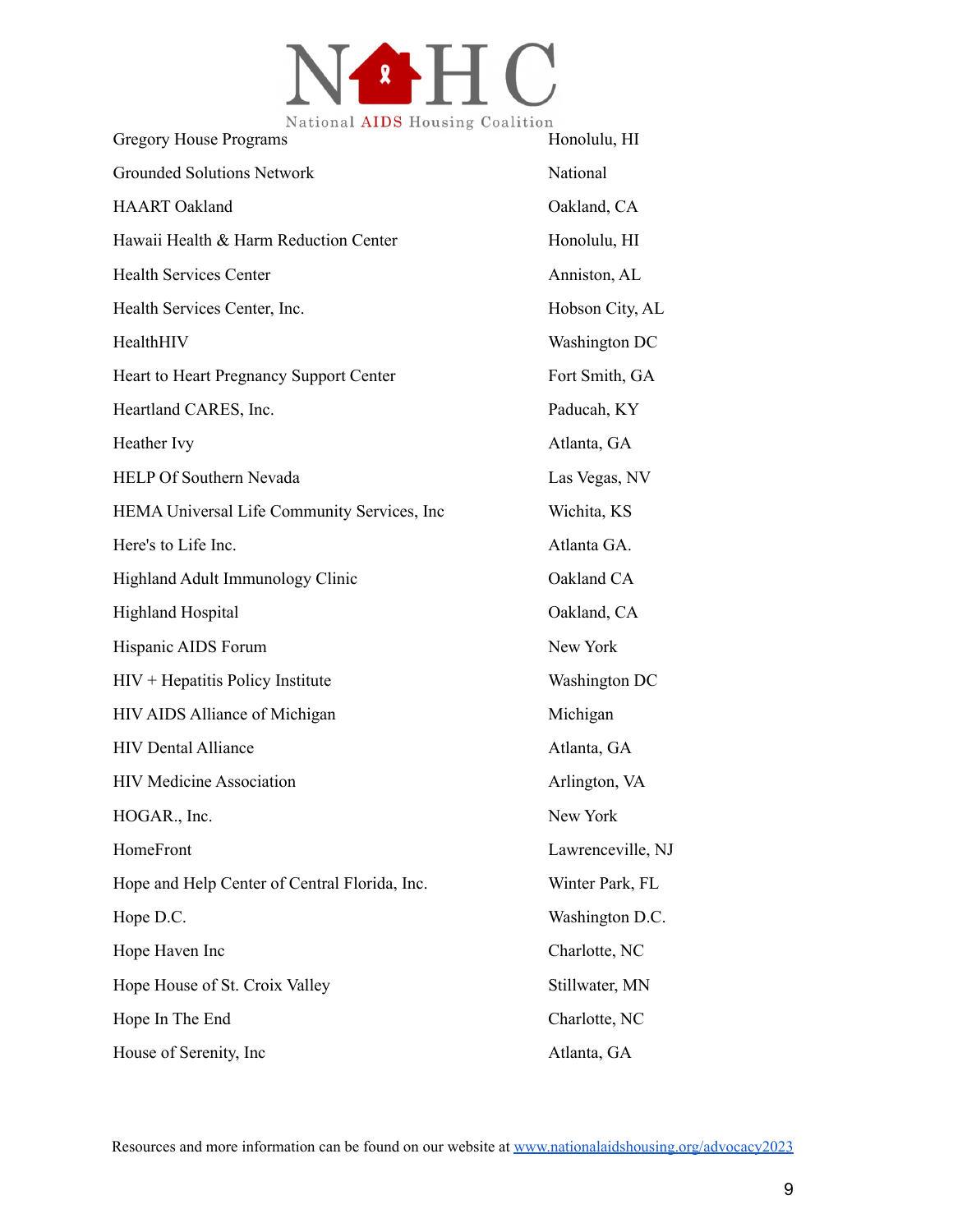

| Ivational <b>AID</b> O Housing Coantrol<br>Housing & Community Development | Augusta, GA          |
|----------------------------------------------------------------------------|----------------------|
| Housing Authority of the City of Terre Haute                               | Terre Haute, IN      |
| <b>Housing Works</b>                                                       | New York, NY         |
| <b>Housing Works</b>                                                       | <b>Brooklyn NY</b>   |
| Houzffordable                                                              | Vallejo, CA          |
| Howard Brown Health                                                        | Chicago, IL          |
| Hudson County Housing Resource Center                                      | Jersey City, NJ      |
| Human Rights Campaign                                                      | Washington, DC       |
| iHealth                                                                    | New York, NY         |
| iknowAwareness LLC                                                         | Norcross, GA         |
| iknowAwareness LLC                                                         | Atlanta, GA          |
| Impulse Group DC                                                           | Washington, DC       |
| <b>Independent Community Health Educator</b>                               | Cleveland, OH        |
| Intercambios Puerto Rico                                                   | Fajardo, Puerto Rico |
| International Association of Providers of AIDS Care (IAPAC)                | Washington, DC       |
| Iris House, Inc.                                                           | New York, NY         |
| Jerusalem House, Inc.                                                      | Atlanta, GA          |
| Jewish Family Services                                                     | Columbus, OH         |
| <b>JHU</b>                                                                 | Baltimore, MD        |
| John Snow, Inc. (JSI)                                                      | Boston, MA           |
| JustUs Health                                                              | St Paul, MN          |
| Juxtaposed Center for Transformation, Inc                                  | Stone Mountain, GA   |
| Kaiser                                                                     | Oakland, CA          |
| Kerrick Mollice                                                            | Dallas, TX           |
| Kerrick Mollice                                                            | Grand Prairie, TX    |
| Kingsport Housing & Redevelopment Authority                                | Kingsport, TN        |
| KU School of Medicine Wichita                                              | Wichita KS           |
| La Clinica                                                                 | Oakland, CA          |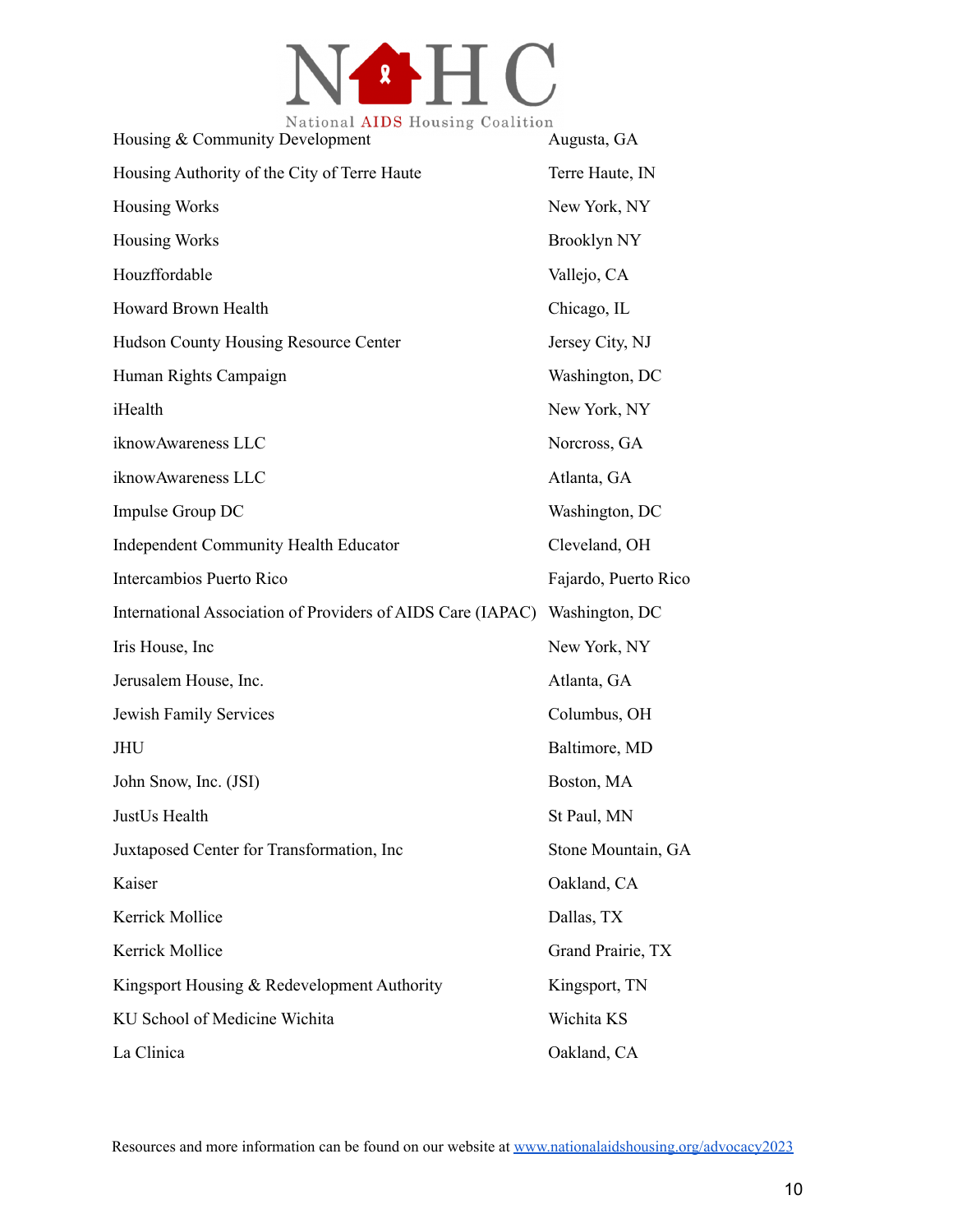

| La Gender Inc                                 | Atlanta Ga            |
|-----------------------------------------------|-----------------------|
| Lansing Area AIDS Netwrok                     | Lansing, MI           |
| Latino Commission on AIDS                     | New York              |
| Latino LinQ                                   | Atlanta, GA           |
| Legal Aid Service of Broward County           | Plantation, FL        |
| Lehigh Valley Health Network                  | Allentown             |
| Lets Kick ASS AIDS Survivor Syndrome          | San Francisco, CA     |
| <b>LGBT</b>                                   | Norfolk, VA           |
| <b>Liberty Community Services</b>             | New Haven, CT         |
| Los Angeles LGBT Center                       | Los Angeles, CA       |
| <b>LOTUS</b>                                  | Atlanta, GA           |
| Lucha Contra el Sida, Inc                     | San Juan, Puerto Rico |
| Making A Way Housing                          | Atlanta, GA           |
| Manhattan HIV CARE Network                    | New York, NY          |
| Mathew's Place                                | Atlanta Georgia       |
| Mental Health Assoc. of San Mateo Co.         | Redwood City, CA      |
| Mercy Care                                    | Atlanta, GA           |
| <b>MFA</b>                                    | Albuquerque, NM       |
| Michele Daniels                               | Lancaster, CA         |
| Michigan HIV/AIDS Coalition of Michigan       | Michigan              |
| Misha Carter                                  | Augusta, GA           |
| Municipality of San Juan                      | San Juan, Puerto Rico |
| <b>NAACP</b>                                  | National              |
| <b>NACCED</b>                                 | Washington, DC        |
| <b>NAESM Men's Health and Wellness Center</b> | Atlanta, GA           |
| NAESM, Inc.                                   | Atlanta, GA           |
| <b>Nashville CARES</b>                        | Nashville, TN         |
| <b>NASTAD</b>                                 | Washington, DC        |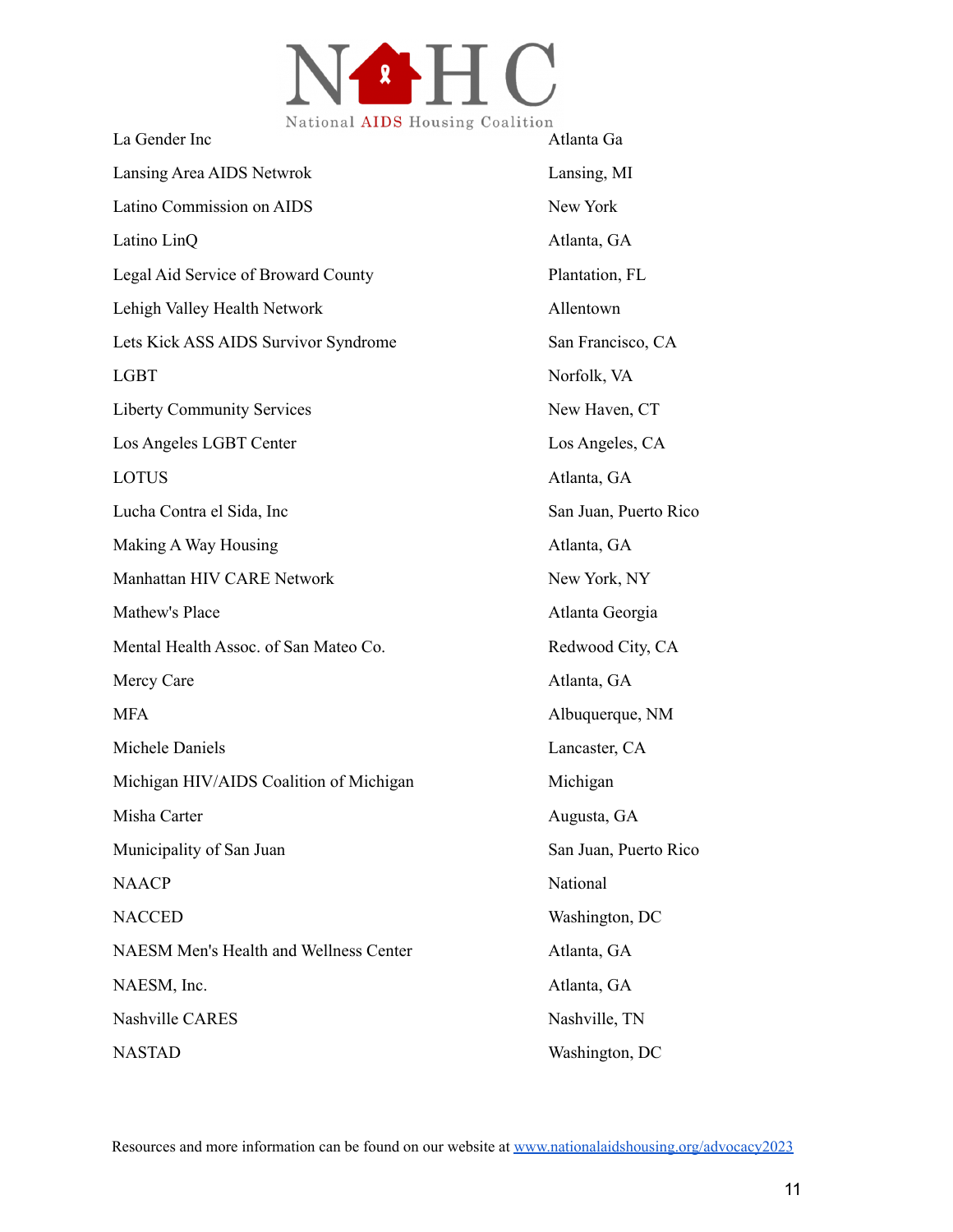

| Ivational AIDD flousing Coafferon<br>National Alliance to End Homelessness | Washington DC     |
|----------------------------------------------------------------------------|-------------------|
| National Association for County Community and Economic<br>Development      | Washington DC     |
| National Association of Housing and Redevelopment Officials Washington DC  |                   |
| National Black Gay Men's Advocacy Coalition                                | Washington, DC    |
| National Coalition for the Homeless                                        | Washington, DC    |
| National Coalition of STD Directors                                        | Washington, DC    |
| National Community Development Association                                 | Washington DC     |
| National Disability Rights Network                                         | Washington, DC    |
| National Housing Conference                                                | Washington, DC    |
| National Law Center on Homelessness & Poverty                              | Washington, DC    |
| National Low Income Housing Coalition                                      | Washington, DC    |
| National NeighborWorks Association                                         | Washington DC     |
| National Network to End Domestic Violence                                  | Washington, DC    |
| National Partnership for Women & Families                                  | Washington, DC    |
| National Working Positive Coalition                                        | New York, NY      |
| National Working Positive Coalition                                        | State College, PA |
| National Working Positive Coalition                                        | Astoria, NY       |
| <b>NC AIDS Action Network</b>                                              | Raleigh, NC       |
| Neighborhood Development Collaborative                                     | Denver, CO        |
| NETWORK Lobby for Catholic Social Justice                                  | Washington, DC    |
| New Orleans Health Department                                              | New Orleans, LA   |
| <b>NMAC</b>                                                                | Washington, DC    |
| North Carolina AIDS Action Network                                         | Raleigh, NC       |
| North Carolina Harm Reduction Coalition                                    | Raleigh, NC       |
| Northeast Arkansas Regional AIDS Network                                   | Jonesboro, AR     |
| NsideOut Excellence                                                        | Matthews, NC      |
| Office of Health Policy and AIDS Funding                                   | New Orleans, LA   |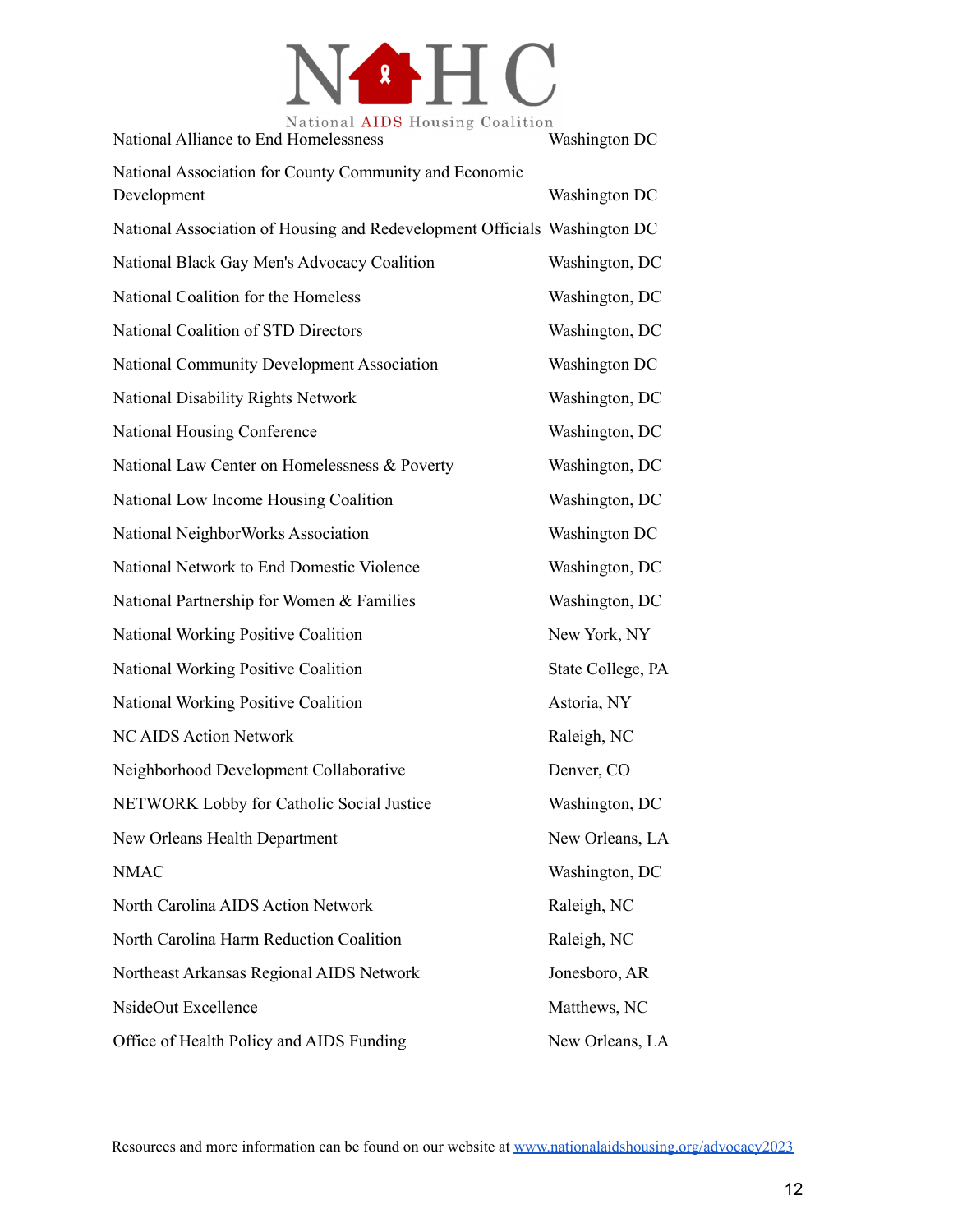

| <b>ONE</b> Community                  | Phoenix, AZ      |
|---------------------------------------|------------------|
| one-n-ten                             | Phoenix, AZ      |
| Open Door Clinic of Greater Elgin     | Elgin, IL        |
| Open Hand Atlanta                     | Atlanta, GA      |
| Organizational Empowerment            | Atlanta, GA      |
| <b>Osborne Association</b>            | Bronx, NY        |
| Our House of Portland                 | Portland, OR     |
| Partners in Nutrition Indiana         | Indianapolis, IN |
| Partnership Project                   | Portland OR      |
| Penn Inc                              | Decater, GA      |
| Peter & Paul Community Services       | St. Louis, MO    |
| <b>PFLAG National</b>                 | Washington, DC   |
| Philadelphia HIV/AIDS Advisory Board  | Philadelphia, PA |
| Phoenix Pride Incorporated            | Phoenix, AZ      |
| <b>Positive Impact Health Centers</b> | Duluth, GA       |
| <b>Positive Impact Health Centers</b> | Atlanta GA       |
| Positive People Network               | Fort Wayne, TX   |
| <b>Positive Wellness Alliance</b>     | Lexington, NC    |
| Positive Women's Network USA-AL       | Alabama          |
| Positive Women's Network USA-CA       | Oakland, CA      |
| Positive Women's Network USA-CO       | Colorado         |
| Positive Women's Network USA-GA       | Atlanta, GA      |
| Positive Women's Network USA-IN       | Fort Wayne, IN   |
| Positive Women's Network USA-LA       | Louisiana        |
| Positive Women's Network USA-NY       | New York         |
| Positive Women's Network USA-PA       | Pennsylvania     |
| Positive Women's Network USA-SC       | Columbia SC      |
| Positive Women's Network USA-TX       | Houston, TX      |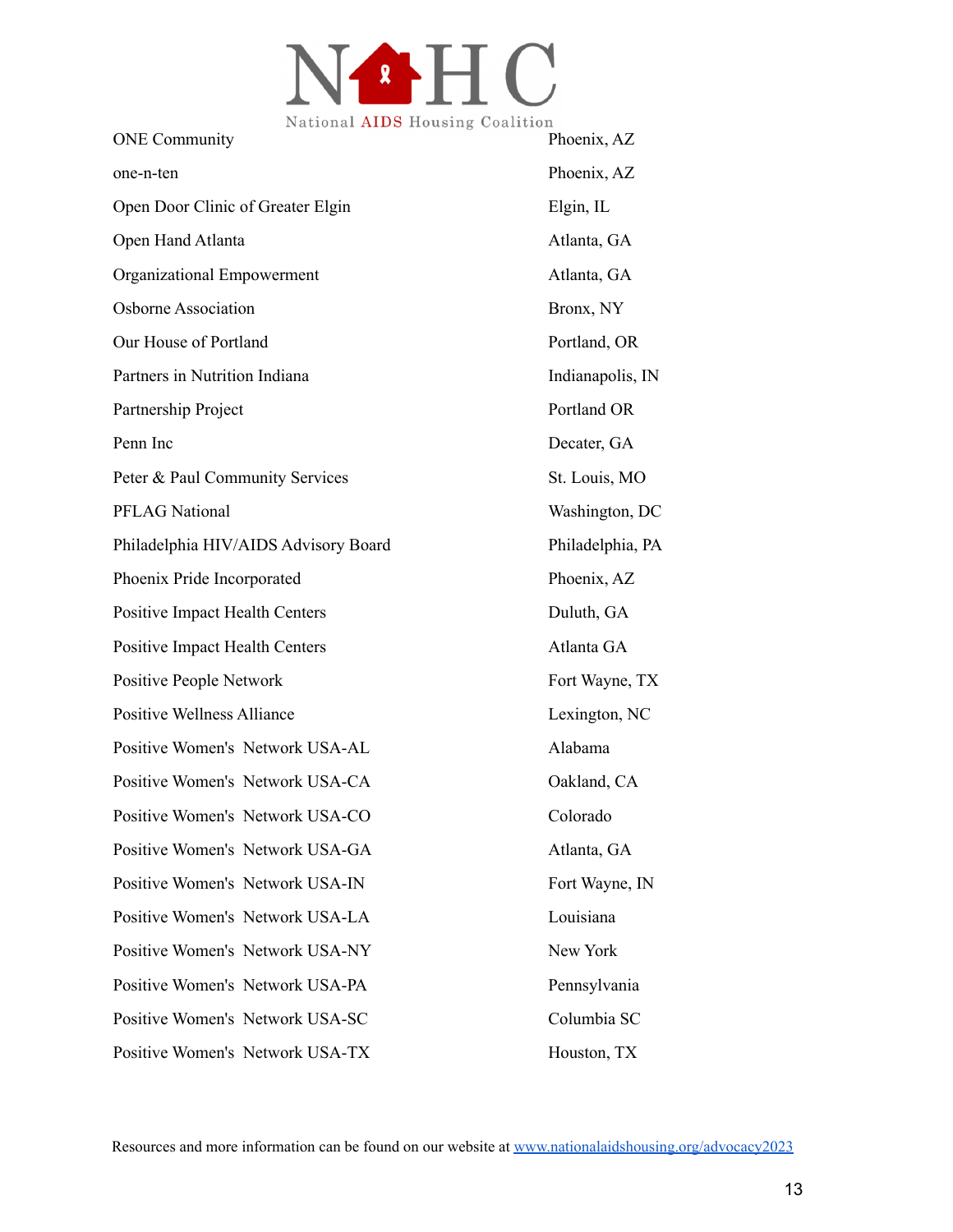

| Ivational AIDD flousing Coafferon<br>Positive Women's Network USA-TX | Dallas-Fort Worth, TX     |
|----------------------------------------------------------------------|---------------------------|
| Positive Women's Network-USA                                         | National                  |
| Power of Diversity                                                   | Chapel Hill               |
| Poz Military Veterans USA INTL                                       | Atlanta GA                |
| Praxis Housing Inirtiatives, Inc.                                    | NYC, NY                   |
| Presbyterian AIDS Network (PAN) PC USA                               | Washington, DC            |
| Prevention Access Campaign                                           | Brooklyn, NY              |
| Professional Association of Social Workers in HIV/AIDS               | Birmingham, AL            |
| Professional Association of Social Workers in HIV/AIDS               | National                  |
| Project PLASE, Inc.                                                  | Baltimore, MD             |
| Project Response Inc.                                                | Melbourne                 |
| Project Safety Net NY                                                | Hauppauge                 |
| Project Weber/RENEW                                                  | Providence, RI            |
| <b>Public Housing Authorities Directors Association</b>              | District of Columbia      |
| Puerto Rico Department of Health                                     | San Juan, Puerto Rico     |
| <b>PWN</b>                                                           | Wilmington, AL            |
| PWQ Coalition of Dallas Inc. d/b/a AIDS Services of Dallas           | Dallas, TX                |
| Queens Pride House                                                   | Jackson Heights, New York |
| <b>Quest Center For Integrative Health</b>                           | Portland, OR              |
| R2H Action [Right to Health]                                         | <b>USA</b>                |
| Racial and Ethnic Health Disparities Coalition                       | Dunkirk                   |
| <b>RAIN</b>                                                          | Charlotte, NC             |
| RAIN Oklahoma                                                        | Oklahoma City, OK         |
| Rainbow Health                                                       | St Paul, MN               |
| Rainbow Health                                                       | Saint Paul, MN            |
| Region 10 CCAB                                                       | Greenville NC             |
| Regional AIDS Intercommunity Network                                 | Oklahoma City OK          |
| Regional Housing Partnership LLC                                     | Charlotte, NC             |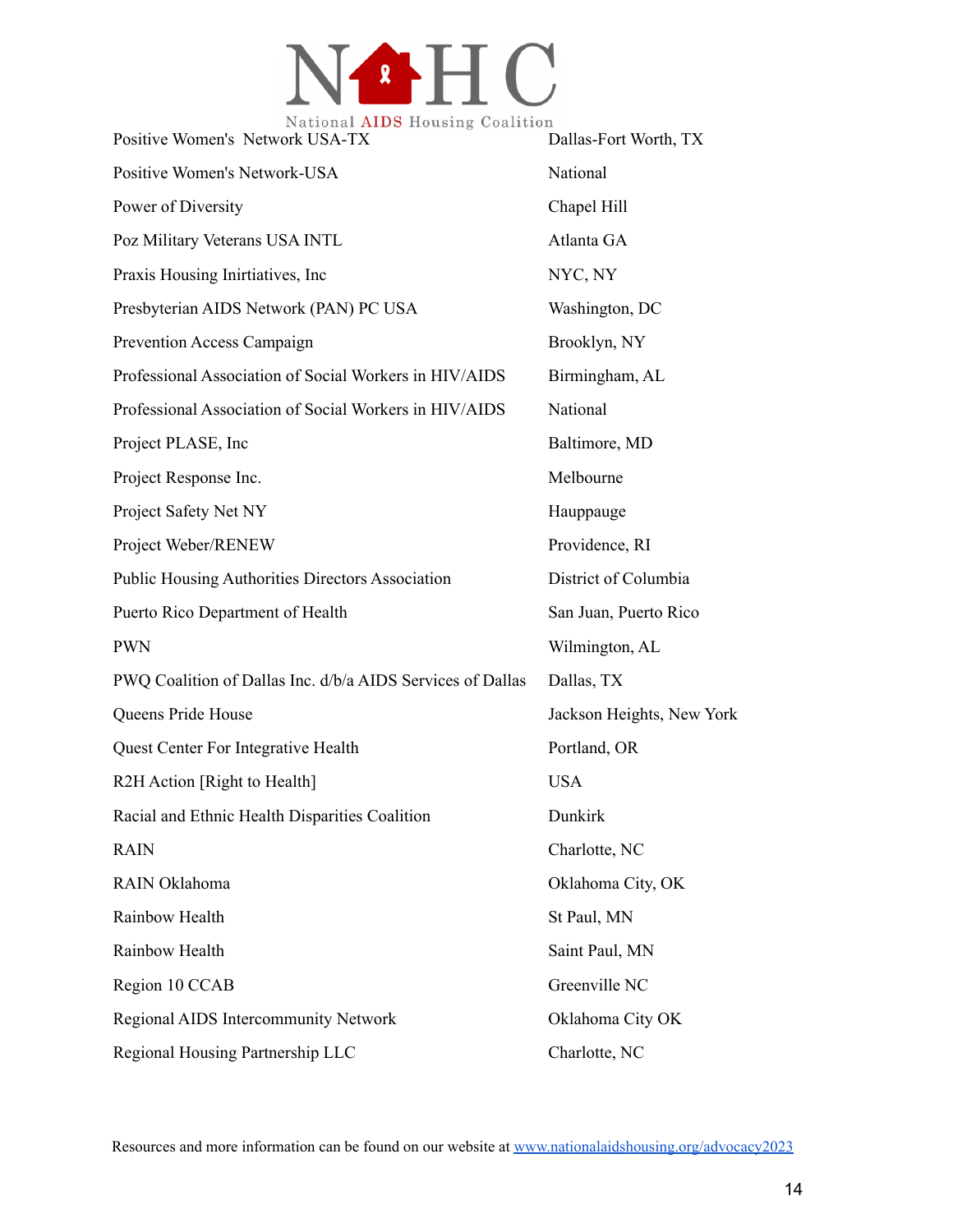

| <b>Resource Center</b>                                                       | Dallas, TX          |
|------------------------------------------------------------------------------|---------------------|
| <b>RESULTS</b>                                                               | Washington DC       |
| Retired federal executive                                                    | Fort Lauderdale, FL |
| Richard's Place Inc.                                                         | Waukesha, WI        |
| Rocky Mountain CARES                                                         | Denver, CO          |
| <b>Rowan Helping Ministries</b>                                              | Salisbury, NC       |
| Rural Health Service Providers Network                                       | Lost River, WV      |
| Rust Belt Baggage - Podcast                                                  | Buffalo, NY         |
| Ryan Alvey                                                                   | Norfolk, VA         |
| Ryan White Medical Providers Coalition                                       | Arlington, VA       |
| Ryan White Palnning Council                                                  | Atlanta, GA         |
| <b>SAHA</b>                                                                  | San Antonio, TX     |
| San Francisco AIDS Foundation                                                | San Francisco, CA   |
| SAVE, Inc.                                                                   | Kansas City, MO     |
| Selma AIR                                                                    | Selma, AL           |
| Sero Project                                                                 | Nashua, NH          |
| Sexuality Information and Education Council of the United<br>States (SIECUS) | Washington, DC      |
| Shelter Resources, Inc. d.b.a. Belle Reve NOLA                               | New Orleans, LA     |
| <b>Shepherd Wellness Community</b>                                           | Pittsburgh, PA      |
| Sierra Foothills AIDS Foundation                                             | Auburn, CA          |
| <b>Silver State Equality</b>                                                 | Nevada              |
| <b>Sioux Falls Housing</b>                                                   | Sioux Falls, SD     |
| Solutions NOT Punishment Collaborative, Inc.                                 | East Point, GA      |
| Someone Cares, Inc. of Atlanta                                               | Marietta, GA        |
| Sonya's House Inc                                                            | Dallas TX           |
| Southern AIDS Coalition                                                      | Birmingham, AL      |
| Southern NH HIV/AIDS Task Force                                              | Nashua, NH          |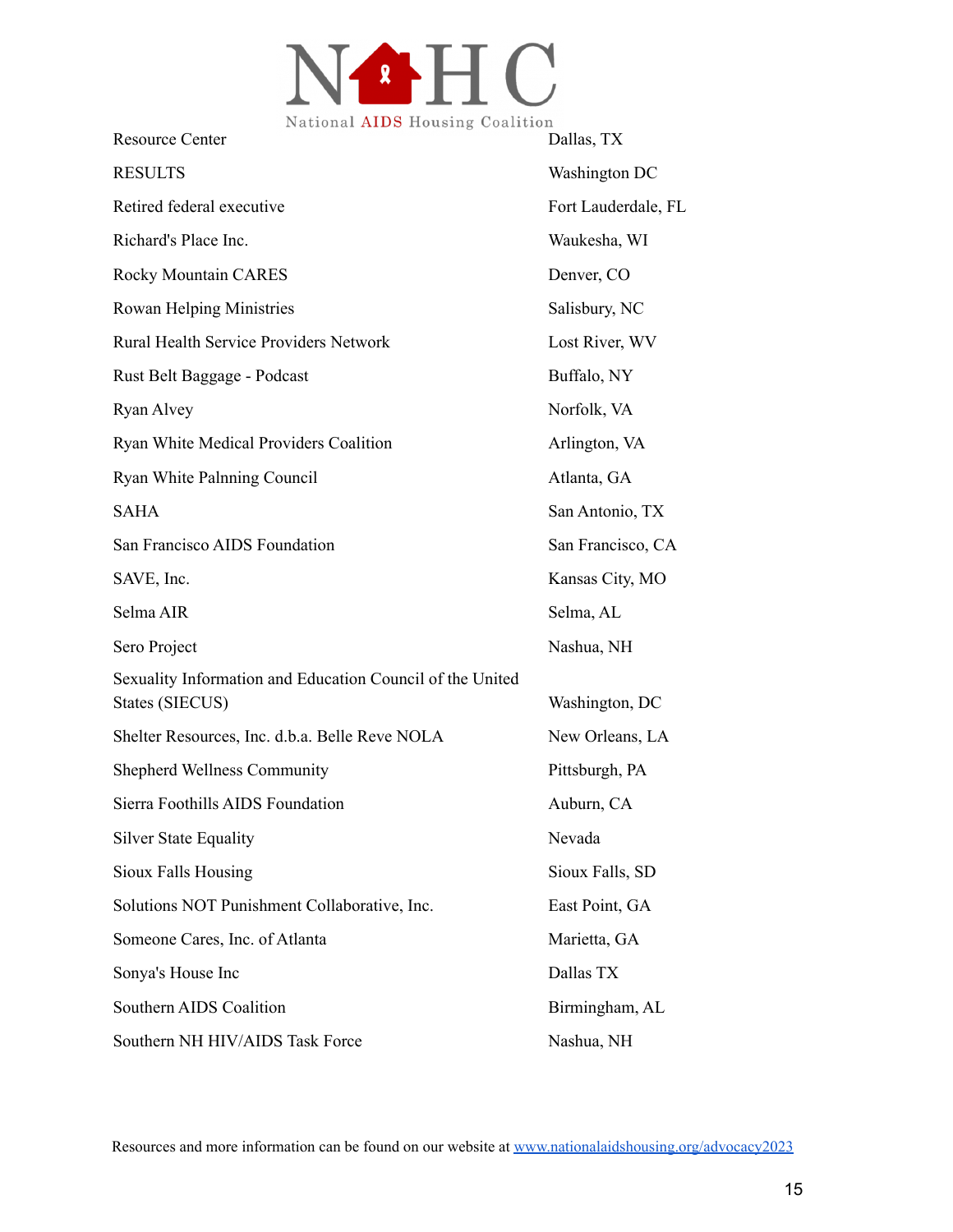

| National AIDS Housing Coalition<br>Southwest Center for HIV/AIDS          | Phoenix AZ          |
|---------------------------------------------------------------------------|---------------------|
| <b>SSTAR</b>                                                              | Fall River, MA      |
| St. Louis Effort for AIDS                                                 | St. Louis, MO       |
| SunServe                                                                  | Fort Lauderdale, FL |
| SunServe                                                                  | Wilton Manors, FL   |
| Swaziland Positive Living (SWAPOL).                                       | Manzini- Eswatini.  |
| TCOI(Tenn Community Outreach Initiative) formally TAPWA Tennessee         |                     |
| The Afiya Center                                                          | Dallas, TX          |
| The AIDS Institute                                                        | Washington, DC      |
| The Aliveness Project, Inc.                                               | Minneapolis, MN     |
| The Arc for the River Valley                                              | Fort Smith, AR      |
| The Counter Narrative Project                                             | Atlanta, GA         |
| The Delores Project                                                       | Denver, CO          |
| The Gerontological Society of America                                     | Washington, DC      |
| The Health Trust                                                          | San Jose, CA        |
| The Legal Aid Society                                                     | New York, NY        |
| The Matrix Consulting, LLC                                                | Morgantown, WV      |
| The Open Door INC                                                         | Pittsburgh, PA      |
| The PoZitive2poSitive Initiative                                          | Atlanta, GA         |
| The Professional Association of Social Workers in HIV/AIDS Birmingham, AL |                     |
| The Salvation Army of Greater Charlotte                                   | Charlotte, NC       |
| The Strilite Foundation, Inc.                                             | Little Rock, AK     |
| The United Methodist Church - General Board of Church and<br>Society      | Washington, DC      |
| The Urban Advocate                                                        | Atlanta, GA         |
| The Well Project                                                          | Brooklyn, NY        |
| The Yvette A. Flunder Foundation                                          | Oakland, CA         |
| TheLaStraw, Inc                                                           | Greensboro, NC      |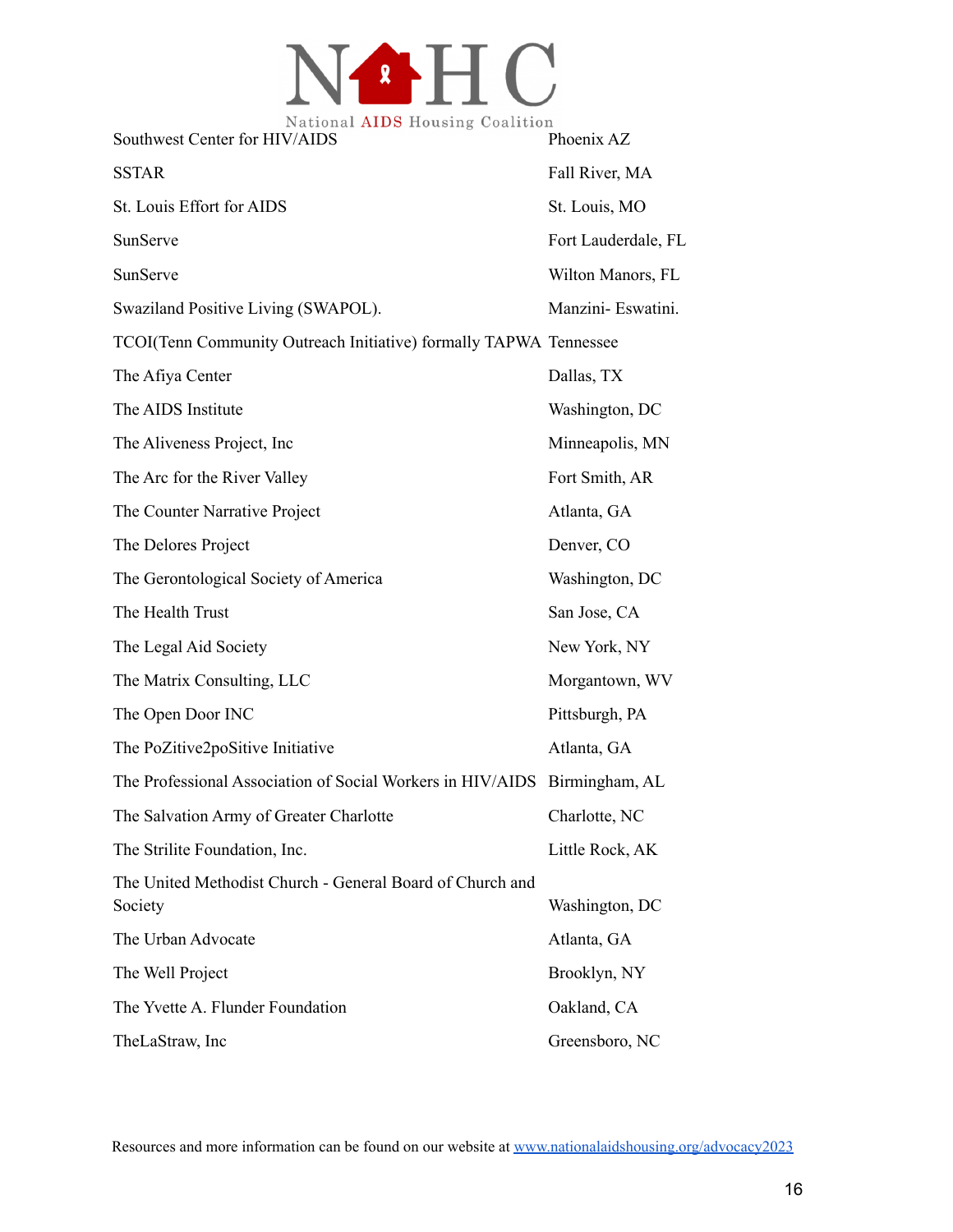

| Thomas Judd Care Center at Munson Medical Center | Traverse City, MI |
|--------------------------------------------------|-------------------|
| Thrive Alabama                                   | Huntsville, AL    |
| <b>THRIVE SS</b>                                 | Eastpoint, GA     |
| THRIVE SS, Inc                                   | Atlanta, GA       |
| Townspeople                                      | San Diego, CA     |
| <b>Trans Housing Atlanta Program</b>             | Atlanta GA        |
| <b>Transgender Law Center</b>                    | Oakland, CA       |
| Treatment Action Group (TAG)                     | New York, NY      |
| Tri-City Health Center                           | Fremont, CA       |
| Triad Health Project                             | Greensboro, NC    |
| <b>Trillium Health</b>                           | Rochester, NY     |
| True Colors Fund                                 | Washington, DC    |
| True Colors United                               | Washington, D.C.  |
| U.S. People Living with HIV Caucus               | Washington, D.C.  |
| U.S. People Living with HIV Caucus               | Silver Spring MD, |
| UAB 1917 Clinic                                  | Birmingham, AL    |
| UNIFIED - HIV, Health & Beyond                   | Detroit, MI       |
| Union for Reform Judaism                         | Washington, DC    |
| Unity Fellowship of Christ Church NYC            | NYC, NY           |
| Us Helping Us                                    | Washington, DC    |
| Valley AIDS Council                              | Harlingen, TX     |
| Vecino Group                                     | Springfield, MO   |
| Vivent Health                                    | Denver, CO        |
| Vivent Health                                    | Kansas City, MO   |
| Vivent Health                                    | Austin, TX        |
| Vivent Health                                    | Superior, WI      |
| Vivent Health                                    | Appleton, WI      |
| Vivent Health                                    | Wausau, WI        |